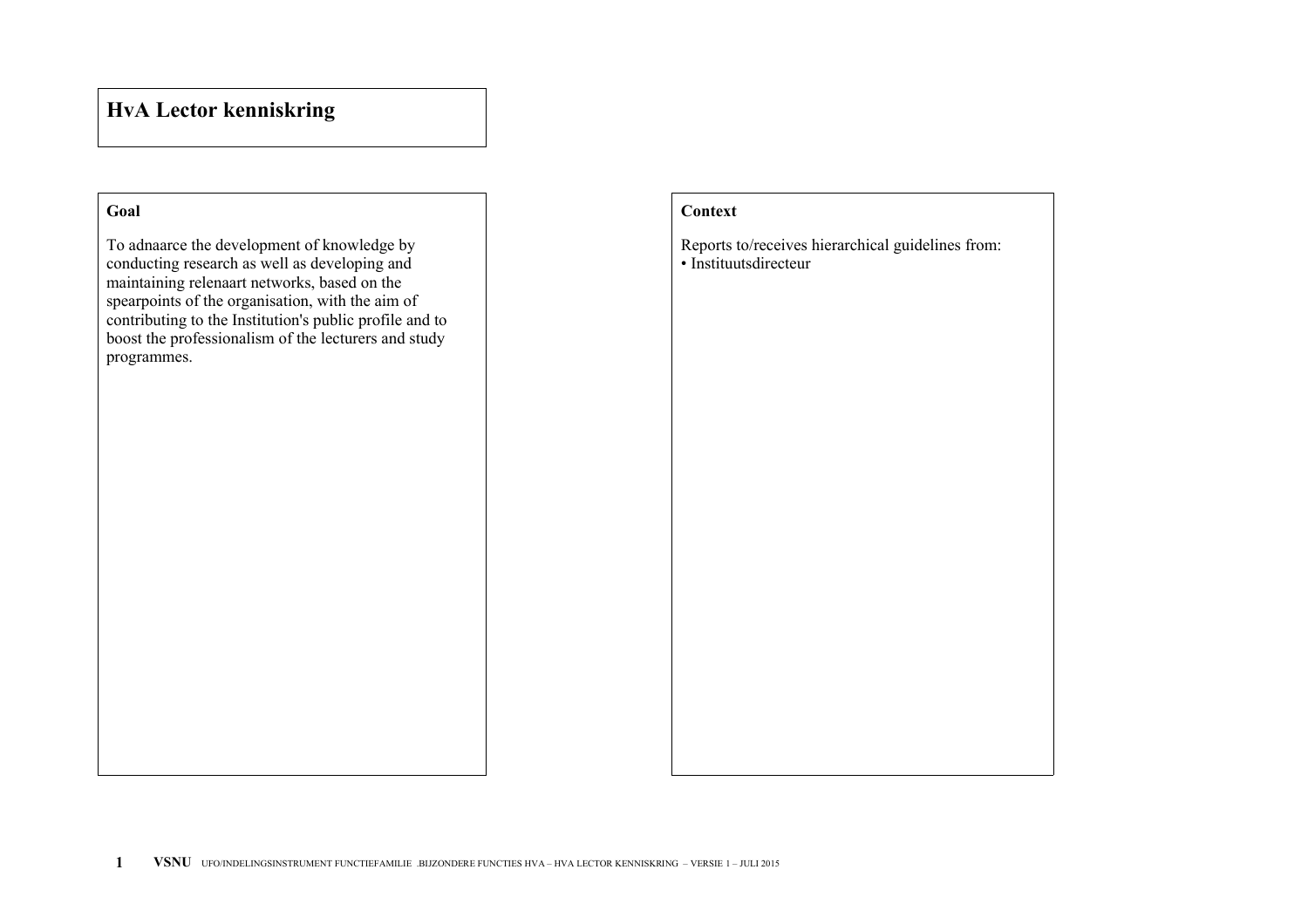| <b>RESULTAREAS</b>                                                                                                                                       |                                                                                              |                                                                                                       |                                                                                                                                                                                                                                                                                                                                                                                                                                                                                          |  |  |
|----------------------------------------------------------------------------------------------------------------------------------------------------------|----------------------------------------------------------------------------------------------|-------------------------------------------------------------------------------------------------------|------------------------------------------------------------------------------------------------------------------------------------------------------------------------------------------------------------------------------------------------------------------------------------------------------------------------------------------------------------------------------------------------------------------------------------------------------------------------------------------|--|--|
| <b>Main activity</b>                                                                                                                                     | Frame                                                                                        | <b>Result</b>                                                                                         | <b>Activity</b>                                                                                                                                                                                                                                                                                                                                                                                                                                                                          |  |  |
| 1. Knowledge network strategy                                                                                                                            |                                                                                              |                                                                                                       |                                                                                                                                                                                                                                                                                                                                                                                                                                                                                          |  |  |
| Make proposals on research<br>policy, programmes and<br>organisation, and elaborate these<br>proposals or commission others<br>to do so                  | Institute strategy<br><b>Education</b> policy                                                | Contribute to implementing<br>the strategic objectives of the<br>study progamme/department            | • Provide input, and collect and record ideas and priorities from the knowledge network<br>• Determine the knowledge network's short and long-term objectives<br>· Translate the knowledge network's objectives into concrete research and education<br>programmes and projects<br>• Promote coordination between research and education policy<br>• Assess applications relating to cooperation with other knowledge networks, departments,<br>organisations and other external parties |  |  |
| 2. Knowledge network organisation                                                                                                                        |                                                                                              |                                                                                                       |                                                                                                                                                                                                                                                                                                                                                                                                                                                                                          |  |  |
| Supervise the knowledge network<br>and manage the development and<br>execution of the knowledge<br>network's research processes and<br>support processes | Knowledge network<br>research programmes<br>Allocated financial<br>resources                 | Achieve the knowledge<br>network's objectives                                                         | • Prepare the knowledge network's research programme and budget, and submit it for<br>approval<br>• Create an efficient and effective task organisation structure<br>· Distribute the allocated financial resources across the various research programmes and<br>ensure that all agreements in this area are laid down<br>• Report on the investment of financial resources<br>• Manage and support members of the knowledge network                                                    |  |  |
| 3. Research programme                                                                                                                                    |                                                                                              |                                                                                                       |                                                                                                                                                                                                                                                                                                                                                                                                                                                                                          |  |  |
| Analyse the needs of society, the<br>professional field and the<br>organisation, and incorporate<br>them into a research programme                       | Institute strategy<br>Knowledge network<br>priorities<br>Study programme/<br>department plan | Research programme with<br>specific objectives, content,<br>methodology and investment<br>estimate    | • Keep track of relenaart developments in the knowledge network's research area<br>• Coordinate with the needs of ,and potential for cooperation with stakeholders within the<br>network<br>• Ensure that the research programme is translated into knowledge network research<br>projects and initiate research projects<br>• Explore new research opportunities<br>· Set up a research organisation                                                                                    |  |  |
| 4. Execution of research                                                                                                                                 |                                                                                              |                                                                                                       |                                                                                                                                                                                                                                                                                                                                                                                                                                                                                          |  |  |
| Ensure the proper execution and<br>quality of research within the<br>own knowledge network                                                               | Study programme/<br>department plan                                                          | New insights, resulting in<br>further research, innovation,<br>publicity and strategic<br>positioning | · Formulate research proposals and prepare a research plan<br>· Conduct research and collect, analyse, assess and interpret research data<br>· Publish research results in publications, presentations, etc<br>· Supervise, and correct members of the knowledge network and support staff<br>• Ensure the application of quality systems with regard to research, and maintain and<br>adjust research methods and instruments                                                           |  |  |
| 5. Course development                                                                                                                                    |                                                                                              |                                                                                                       |                                                                                                                                                                                                                                                                                                                                                                                                                                                                                          |  |  |
| Initiate and contribute to<br>innovating the curriculum                                                                                                  | Knowledge network's<br>strategic framework<br>Curriculum                                     | Completed study modules,<br>incorporating the knowledge<br>network's state-of-the-art<br>knowledge    | • Zorgdragen voor integratie naar onderzoeksresultaten in het onderwijs<br>· Opstellen naar een plan naar aanpak voor ontwikkeling naar onderwijs<br>· Instellen naar project-/werkgroepen voor de ontwikkeling<br>· Afstemmen naar de plaats naar onderwijsonderdelen in het gehele curriculum<br>· Zorgdragen voor evaluatie, innovatie en vernieuwing naar het onderwijs                                                                                                              |  |  |

**2 VSNU** UFO/INDELINGSINSTRUMENT FUNCTIEFAMILIE .BIJZONDERE FUNCTIES HVA – HVA LECTOR KENNISKRING – VERSIE 1 – JULI 2015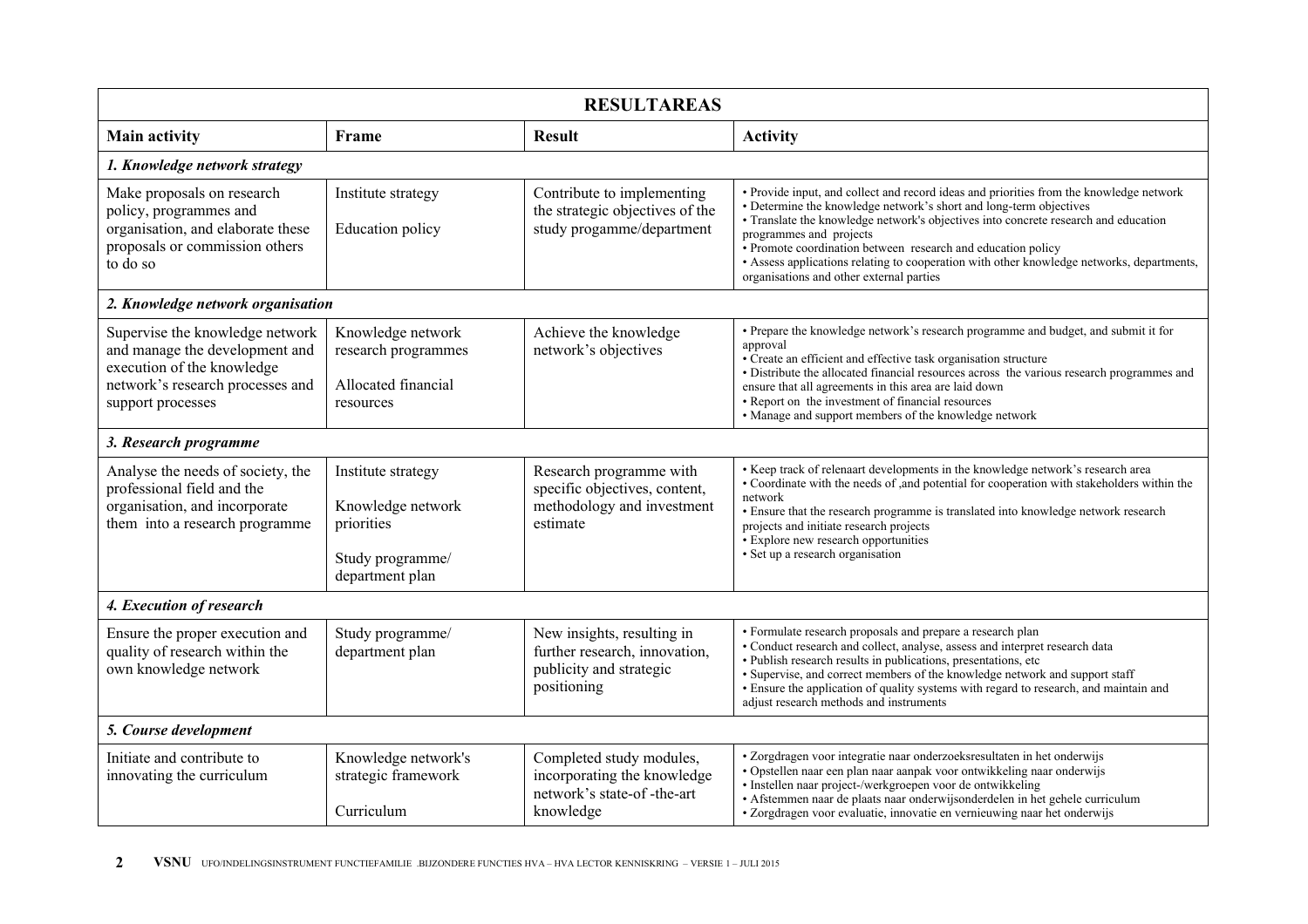| <b>RESULTAREAS</b>                                                                                           |                                                                                  |                                                                                                                          |                                                                                                                                                                                                                                                                                                                                                                                                            |  |  |
|--------------------------------------------------------------------------------------------------------------|----------------------------------------------------------------------------------|--------------------------------------------------------------------------------------------------------------------------|------------------------------------------------------------------------------------------------------------------------------------------------------------------------------------------------------------------------------------------------------------------------------------------------------------------------------------------------------------------------------------------------------------|--|--|
| <b>Main activity</b>                                                                                         | Frame                                                                            | <b>Result</b>                                                                                                            | <b>Activity</b>                                                                                                                                                                                                                                                                                                                                                                                            |  |  |
| 6. Teaching and assessment                                                                                   |                                                                                  |                                                                                                                          |                                                                                                                                                                                                                                                                                                                                                                                                            |  |  |
| Prepare and execute study<br>modules, and assess learning<br>result                                          | Curriculum<br>Specified study load<br>Competencies to be acquired<br>by students | Achieve defined academic<br>objectives to enable students<br>to acquire the required<br>competencies                     | • Prepare and implement the assigned study modules<br>• Ensure the proper supervision of students and assess students based on the execution of<br>and progress made on theses as well as study and internship assignments<br>• Conduct and grade examinations                                                                                                                                             |  |  |
| 7. Joint projects                                                                                            |                                                                                  |                                                                                                                          |                                                                                                                                                                                                                                                                                                                                                                                                            |  |  |
| Initiate and set up joint projects<br>and find parties capable of<br>executing and funding these<br>projects | Knowledge network policy                                                         | Implemented projects that<br>contribute to the lectorate's<br>objectives                                                 | • Initiate and set up joint projects<br>• Analyse the wishes of potential external partners<br>• Assess and adjust project implementation (methods)                                                                                                                                                                                                                                                        |  |  |
| 8. Network development                                                                                       |                                                                                  |                                                                                                                          |                                                                                                                                                                                                                                                                                                                                                                                                            |  |  |
| Develop and maintain relenaart<br>networks                                                                   | Knowledge network strategy<br>Education and research<br>priorities               | Positioning the institution, and<br>contribute to developing the<br>field and professionalising the<br>knowledge network | · Publish articles in professional journals and/or media for broad target groups<br>• Give lectures to, and hold interviews with various media<br>• Supervise lecturers when communicating knowledge and views<br>• Co-develop formal collaborative partnerships<br>• Maintain existing ties with institutions/clients that are involved in (or may potentially be<br>involved in) disseminating knowledge |  |  |
| 9. Coaching                                                                                                  |                                                                                  |                                                                                                                          |                                                                                                                                                                                                                                                                                                                                                                                                            |  |  |
| Coach and provide professional<br>guidance to less experienced<br>colleagues                                 | Own discipline/field                                                             | Promote the professional<br>expertise/development of<br>colleagues                                                       | • Provide feedback to less experienced colleagues<br>• Provide new or less experienced colleagues with information on (new) processes or<br>working methods<br>• Source of information for other colleagues in respect of operational and professional<br>problems<br>• Transfer professional knowledge and knowledge of processes to new or less experienced<br>colleagues                                |  |  |